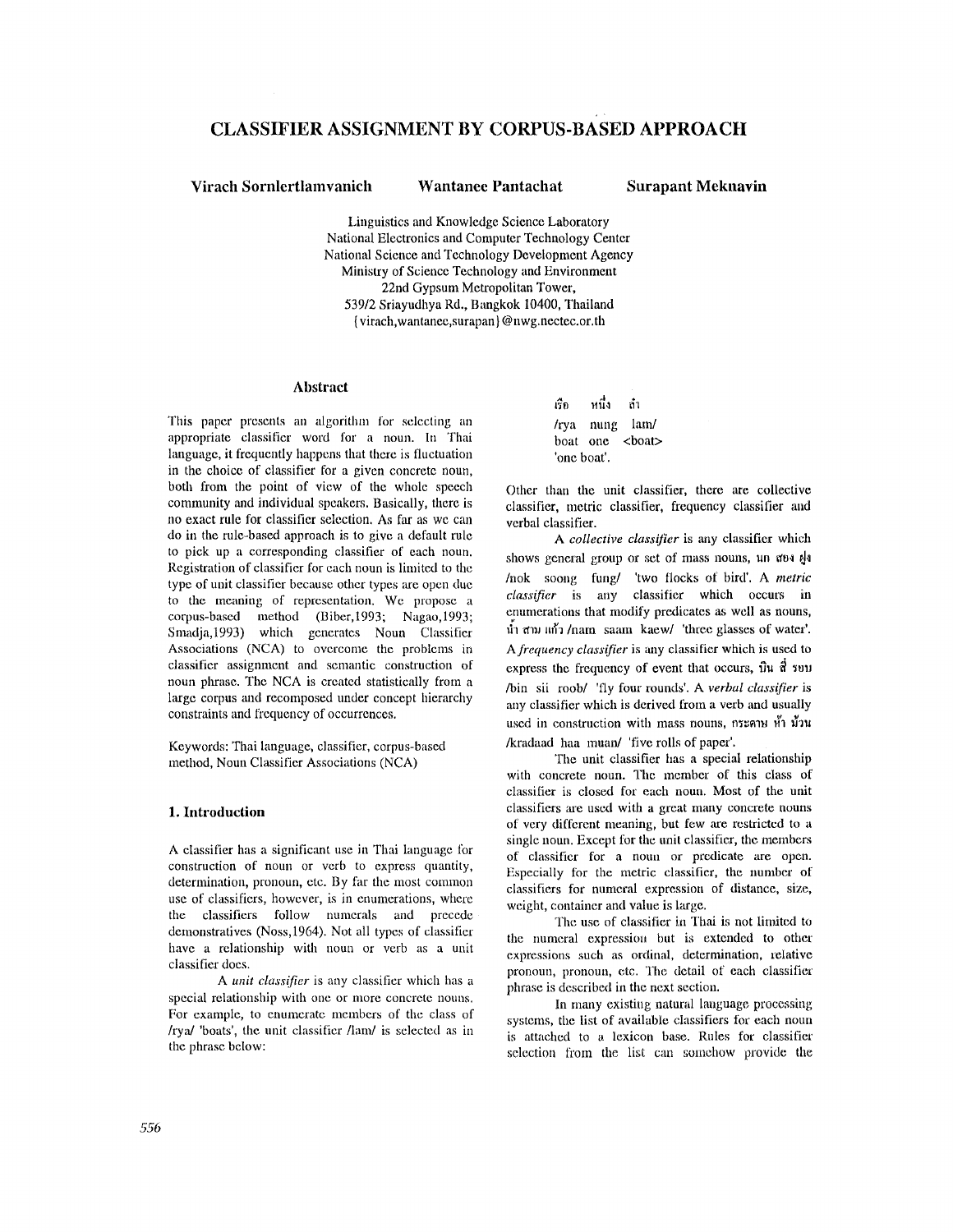default value but does not guarantee the appropriateness. However, the problems on classifier phrase construction still remain unsolved.

To overcome the problems of using classifiers, we propose a method of classifier phrase extracting from a large corpus. As a result, Noun-Classifier Associations (described in Section 3) is statistically created to define the relationship between a noun and a classifier in a classifier phrase. With the frequency of the occurrence of a classifier in a classifier phrase, we can propose the most appropriate use of a classifier. Furthermore, we introduce a hierarchy of semantic class for the induction of a classifier class when they are employed to construct with nouns which belong to the same class of meaning. Section 3 and Section 4 describe the generation and the implementation of the NCA, respectively.

#### 2. The roles of classifier in Thai language

In Thai language, we use classifiers in various situations. The classifier plays an important role in construction with noun to express ordinal, pronoun, for instance. The classifier phrase is syntactically generated according to a specific pattern. Fig. 2.1 shows the position of a classifier in each pattern, where N stands for noun, NCNM stands for cardinal number, CL stands for classifier, DET stands for determiner, VATT stands for attributive verb, REL M stands for relative marker, ITR M stands for Interrogative marker, DONM stands for ordinal numeral, DDAC stands for definite demonstrative

Study on the use of classifier in each expression mentioned above, we can conclude that the types of classifier are not restricted to any kinds of expression. To consider the semantic representation of each expression, it happens that the unit classifier is not regarded as a conceptual unit in all expressions except in pattern 6, but the other types are. (see examples in a, and b.)

| a) ประชาวน   สยง <del>ก</del> น       |
|---------------------------------------|
| /prachachon 2 khon/                   |
| $(\text{Unit-CL})$                    |
| $\text{people} = 2 < \text{people} >$ |
| $2$ people                            |
|                                       |
| b) ประชาชน - สอง - กลุ่ม              |
| /prachachon 2 klum/                   |

(Collective-CL) people  $2 <$ group> '2 groups of people'

We encountered to generate the appropriate classifier for noun or verb in a semantic representation. The classifier assignment for non-conceptual representation and the classifier selection of one to

many conceptual representation are over handleable by the rule-based approach. The propose on classifier assignment using the corpus-based method is another approach. Based on the collocation of noun and classifier of each pattern shown in Fig. 2.1, we decided to construct the Noun Classifier Association table (see Section 3). A stochastic method combined with the concept hierarchy is proposed as a strategy in making the NCA table. The table composes of the information about noun-classifier collocation, statistic occurrences and the representative classifier for each semantic class in the concept hierarchy.

# 3. Extraction of Noun-Classifier Collocation

In this section, we describe the algorithm used for extraction of Noun Classifier Associations (NCA) from a large corpus. We used a 40 megabyte Thai corpus collected from various areas to create the table. The algorithm is as follows:

Step 1: Word segmentation. Input: A corpus. Output: The word-segmented corpus.

In text processing, we often need word boundary information for several purposes. Because Thai has no explicit marker to separate words from one another, we have to preprocess the corpus with word segmentation program. We used the program developed by Sornlertlamvanich (1993) with post-editing to correct fault segmentation. The program employs heuristic rules of longest matching and least word count incorporated with character combining rules for Thai words. Though the accuracy of the word segmentation does not reach 100%, but it is high enough (more than 95%) to reduce the post-editing time.

Step 2: Tagging.

Input: Output of step 1.

Output: The corpus of which each word is tagged with a part of speech and a semantic class.

The word-segmented corpus is then processed with a stochastic part-of-speech tagger. Each word w together with its part of speech is then used to retrieve the semantic class of the word from a dictionary. The result yields a data structure of  $(w, p, s)$ , where p denotes the part of speech of  $w$  and  $s$  denotes the semantic class of w. For example, the data structure of the word นักเรียน /nakrian/ 'student' is (นักเรียน, NCMN, person), where NCMN stands for common noun and person represents unifou in the class of person.

Step 3: Producing concordances. Input: Output of step 2, a given classifier cl. Output: All the fragments containing cl.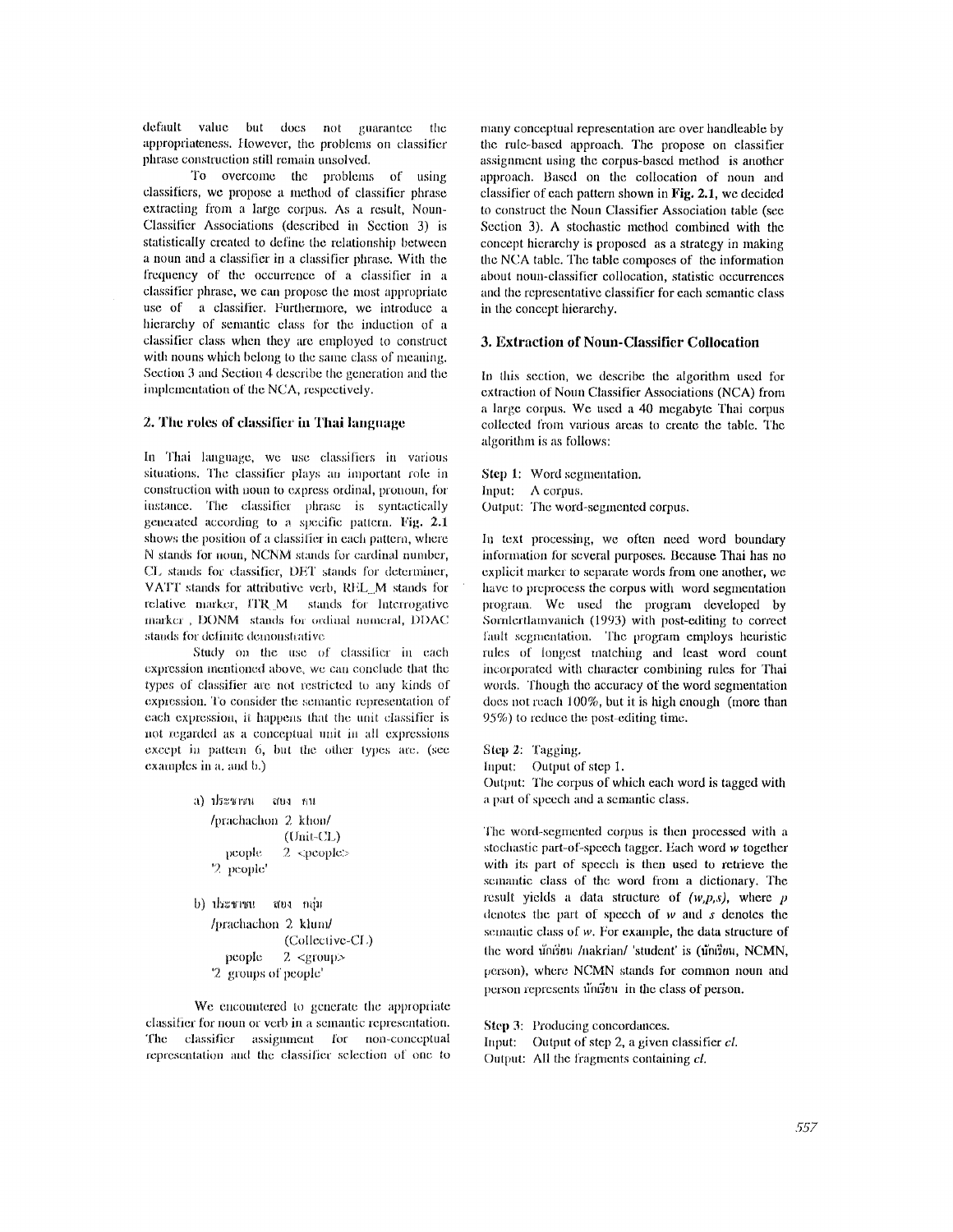| <b>Expressions</b>             | <b>Patterns</b> | <b>Samples</b>                                      |
|--------------------------------|-----------------|-----------------------------------------------------|
| 1. Enumeration                 | N/V-NCNM-CL     | /nakrian 3 khon/                                    |
|                                |                 | (N)<br>$(N)$ $(CL)$                                 |
|                                |                 | student 3 <student></student>                       |
|                                |                 | 'three students'                                    |
| 2. Ordinal                     | N-CL-/tii/-NCNM | /kacw bai<br>thii4/                                 |
|                                |                 | $CL$ )<br>(N)<br>(N)                                |
|                                |                 | glass <glass> 4th</glass>                           |
|                                |                 | 'the fourth glass'                                  |
| 3. Determination               | a) N-CL-DET     | a) /raw chop kruangkhidlek kruang nii/              |
| -Definite                      |                 | $(CL)$ $(DEF)$<br>(N)                               |
| demonstration                  |                 | we like calculator <calculator> this</calculator>   |
|                                |                 | 'we like this calculator'                           |
| -Indefinite                    | a) N-CL-DET     | a) /phukhawfung khon nung sadaeng                   |
| demonstration                  |                 | (CL) (DET)<br>(N)                                   |
|                                |                 | participant <participant> one express</participant> |
|                                |                 | khwamhen nai thiiprachum/                           |
|                                |                 | conference<br>opinion<br>in                         |
|                                |                 | 'A participant expressed his opinion in             |
|                                | b) N-DET-CL     | the conference.'<br>b) /sunak bang tua/             |
|                                |                 | $(DET)$ $(CL)$<br>(N)                               |
|                                |                 | some <dog><br/>dog</dog>                            |
|                                |                 | 'some dogs'                                         |
| -Referential                   | a) N-CL-DET     | a) /kamakan kana nii thukkhon                       |
|                                |                 | $(CL)$ $(DET)$<br>(N)                               |
|                                |                 | committee <group> this everyone</group>             |
|                                |                 | chuua waa ja thamngan samret/                       |
|                                |                 | believe that will work<br>success                   |
|                                |                 | It is this committee that everyone                  |
|                                |                 | believed its mission would be success.'             |
| 4. Attributive                 | N-CL-VATT       | /dinsoo theng san/                                  |
|                                |                 | $CL$ )<br>(N)<br>(VATT)                             |
|                                |                 | pencil <shape><br/>short</shape>                    |
| 5. Noun modifier               | $CL-N$          | 'a short pencil'                                    |
|                                |                 | /kana naktongtiew/<br>$CL$ )<br>(N)                 |
|                                |                 | group tourist                                       |
|                                |                 | 'a group of tourist'                                |
| 6. Pronoun                     | a) CL-REL M     | a) /nakbanchii khon thii thamngan                   |
| -Relative pronoun              |                 | $(CL)$ $(REL-M)$ $(V)$<br>(N)                       |
|                                |                 | who<br>work<br>accountant                           |
|                                |                 | thii borisat<br>nii/                                |
|                                |                 | at company this                                     |
|                                |                 | 'the accountant who works at this company'          |
| -Interrogative                 | b) CL-ITR_M     | b) /sing nai/                                       |
| pronoun                        |                 | $(CL)$ $(TR-M)$                                     |
|                                |                 | $\n<$ thing $\n>$ which                             |
|                                |                 | 'which one'                                         |
| -Ordinal pronoun<br>c) CL-DONM |                 | c) / tua_raek/                                      |
|                                |                 | (CL) (DONM)                                         |
|                                |                 | one first                                           |
|                                |                 | 'the first one'<br>mak/                             |
| -Pronoun                       | d) CL-DDAC      | d) /khon nii chop bia<br>(CL) (DDAC)                |
|                                |                 | the one like beer<br>very                           |
|                                |                 | "The one likes beer very much"                      |
|                                |                 |                                                     |

Fig. 2.1 Classification of classifier expressions table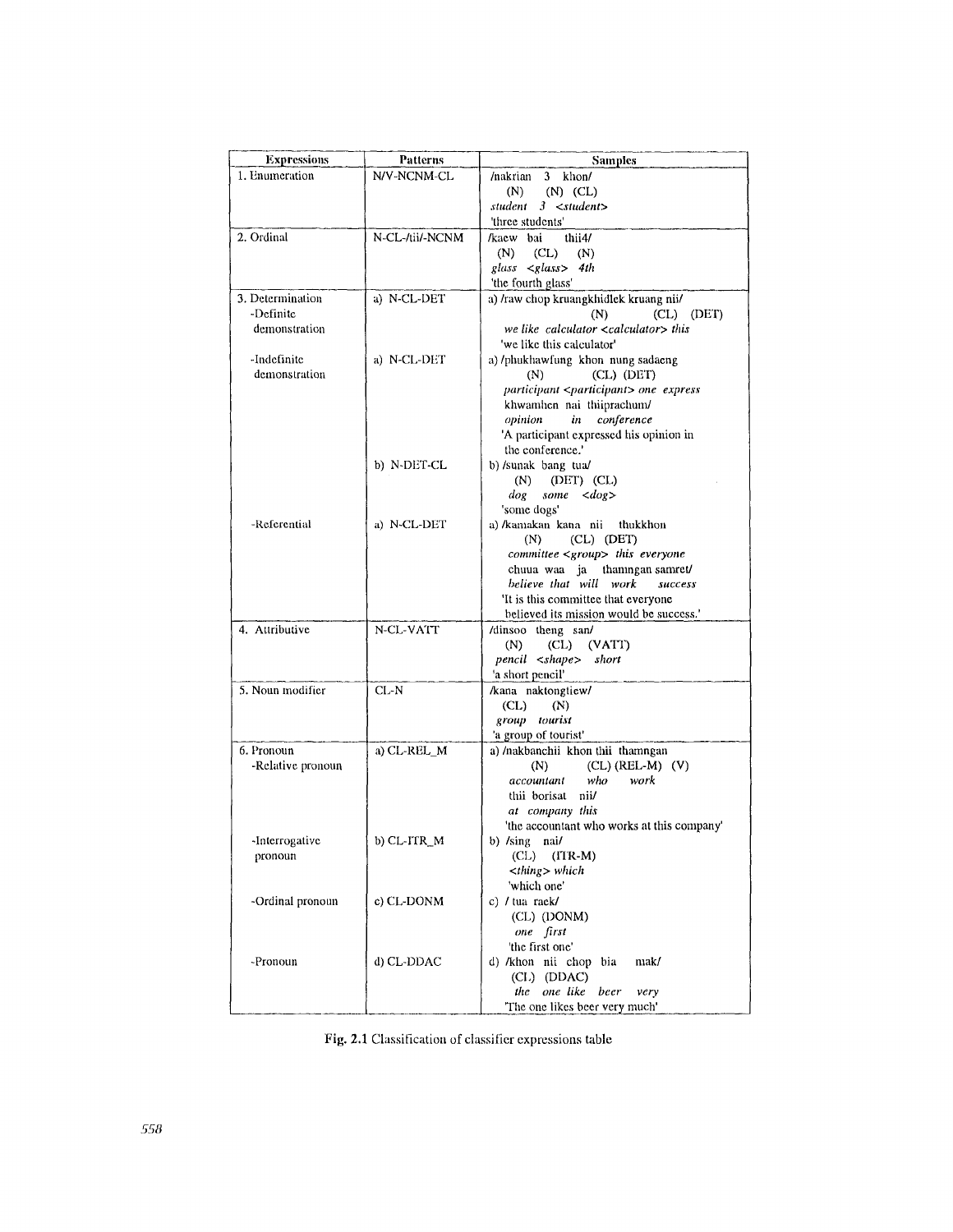| (คณะกรรมการ_111, คณะ_2, 11)                     | $(mn_1, 111, m_2, 1, 9)$                               |
|-------------------------------------------------|--------------------------------------------------------|
| (คณะกรรมการ 111, กลุ่ม 2, 5)                    | $(mm_2, 111, 4m_2, 1)$                                 |
| $(nu$ ะกรรมการ 111, คน 1, 6)                    | (nu, 111, nu, 1, 6)                                    |
| $(\text{un}_1 13111, \tilde{\text{nn}}_1 1, 9)$ | $(\tilde{au}_13114, \tilde{g}n_1, 12)$                 |
| $(\text{un}_13111, \text{u}_22, 4)$             | $(\widetilde{m}$ 13114, $\overline{m}$ 1, 3)           |
| $(\ln 13111, \tilde{n}_1, 10)$                  | $(\text{unolu}_13114, \text{gn}_1, 8)$                 |
| $(\ln 13111, \ln 2, 3)$                         | (ทุเวียน_13114, ลูก_1, 9)                              |
| (นกกระจอก 13111, ตัว 1, 7)                      | $(\mathfrak{b}_1 13111, \mathfrak{b}_1 1, 7)$          |
| $(nu_111, nu_1, 67)$                            | (หมา_13111, ตัว_1, 13)                                 |
| $(nu_111, ndu_2, 1)$                            | $(M_4-13111, m-1, 5)$                                  |
| $(nn\pi, 111, n\pi, 17)$                        | $(\mathbb{I} \setminus 13111, \mathbb{I} \setminus 3)$ |

Fig. 3.1 Table of Noun Classifier Associations (NCA)



Fig. 3.2 Concept hierarchy

Instead of picking up the data sentence by sentence, we extracted a fragment of data around the cl, because there is no explicit marker to indicate sentence boundaries. We used the range of  $-10$  to  $+2$  words around the cl in our experiments which appeared to cover most of co-occurrence patterns.

Step 4: Pattern matching Input: Output of step 3. Output: A list of nouns-classifiers with frequency information of co-occurrences.

In this step, the tagged corpus is matched with each pattern of classifier occurrences shown below:

N--NCNM-CL (Enumeration)

 $N$ - -CL- $\vec{\eta}$ /tii/-NCNM (Ordinal expression) N- -CL-DET (Referential expression) N--DET-CL

(Indefinite demonstration expression) N- -CL-VATT (Attribute noun phrase) CL-N (Noun modifier)

N- -CL-{ $\vec{\mathbf{n}}$  /tii/,  $\vec{\mathbf{w}}$  /sung/, lu /nai/,..}

(Relative/Interrogative pronoun)

where N denotes noun, CL denotes classifier, NCNM denotes cardinal number, DET denotes determiner, VATT denotes attributive verb,  $\vec{\mathfrak{n}}$  /tii/,  $\vec{\mathfrak{n}}$  /sung/ and lu /nai/ are specific Thai words, A-B denotes a consecutive pair of A and B, and A--B denotes a possibly separated pair. Actually, A--B can be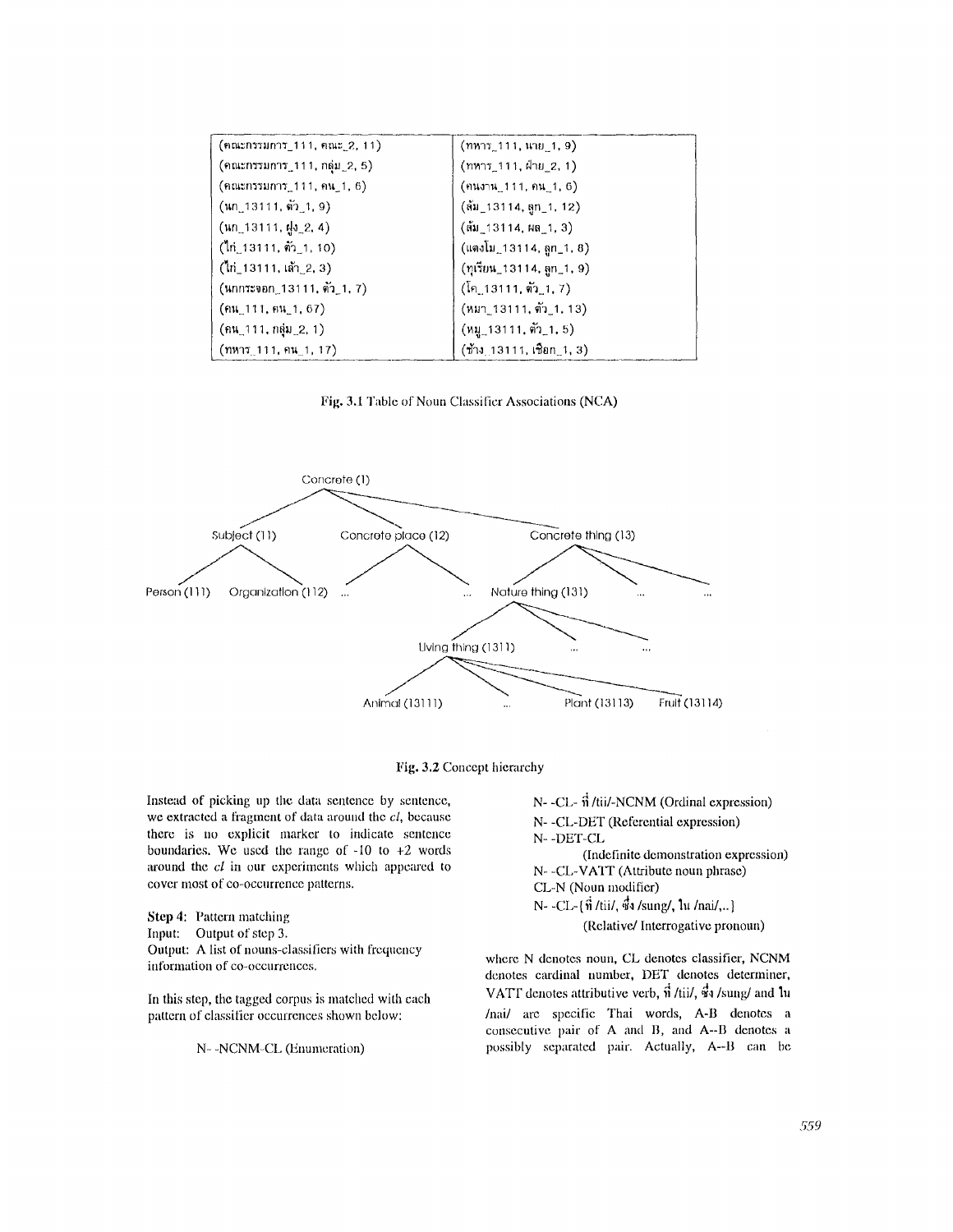separated by several arbitrary words but in our experiments we considered only possible separations by a relative pronoun phrase having no more than 5 words. This is to limit the search space of general cases to a manageable size with some loss of generality.

The pattern matching process was carried out one by one with each pattern. For each pattern of A- - B-C, the matching of B-C pair was simple and was performed at first. Next, the matching of a pair A- -B was done by:

1. searching for the nearest A from B. If found, mark AI.

2. from B within a span of five, searching for the nearest relative pronoun. If found, mark pl then go to 3. Otherwise, match A1.

3. further searching for the nearest A from p1. If found, mark A2. If A2 is farther from B than A1, match A2. Otherwise, match A I.

At the end of these steps, we obtained a list of nouns *Ni* along with the frequency of w in the corpus for each matching pattern (see Fig. 3.1 for sample outputs). Each entry is of the form  $(W_N, N1, CL_N, N2)$ , Freq) where W denotes a noun, N1 denotes a number representing semantic class of W, CL denotes the associated classifier, N2 is a number indicating whether CL is a unit or collective classifier (1 for unit, 2 for collective) and Freq denotes the frequency of cooccurrence between W and CL. The semantic class is shown in Fig. 3.2.

Step 5: Determine representative classifier

Input: A list of noun-classifier with frequency information of co-occurrence.

Output: Representative classifier of each noun and each semantic class of nouns.

As it can be observed in Fig. 3.1, each noun may be used with several possible classifiers. In language generation process. However, we have to select only one of them. For each noun we select the classifier with the greatest value of co-occurrence frequency to be the representative classifier for both representative unit classifier and representative

collective classifier. The classifier in Fig. 3.1, for example, will have  $n\nu$ <sup>1</sup> as the representative unit classifier and have  $n\omega$  as the representative collective one for the noun nummanry 111. Collective classifiers are used instead of unit classifiers when the notion of "group' is required.

We also find the representative classifier for each semantic class of nouns in the same manner. For each semantic class of nouns (grouped by the semantic class attached with each noun), the classifier with the greatest value of co-occurrence frequency is selected to be the representative. The classifier is used to handle the assignment of classifier to noun which does not exist in the trained corpus. For example, the representative unit classifiers for each semantic class extracted by the pattern (N- -NCNM-CL) are shown in Fig. 3.3.

#### 4. Classifier Resolution

The associations as produced in the previous section are useful for determining a proper classifier for a given noun. For a noun occurring in the corpus, alternative determination is accomplished in a straightforward manner by using its associated representative classifier which occurs in the corpus more frequently than any other classifiers. In the other case where the given noun does not exist in the corpus, the determination is done by using the representative classifier of its class in the concept hierarchy.

Some examples of classifier determining are listed below. (1) and (3) show the case of nouns appearing in the corpus, while (2) and (4) show a different scenario. In (2), the unit classifier of /appern/ is obtained by using the representative unit classifier of its class 'fruit' which is an\_1 /luuk/ according to Fig. 3.3. Similarly, in (4), the collective classifier of /gangkerd is determined by the representative collective classifier of its class 'animal' which is  $\frac{1}{2}$ ? /fuung/.

| Semantic class | Unit classifier | Collective classifier |
|----------------|-----------------|-----------------------|
| animal         | ี่ตัว_1         | ฟง 2                  |
| human          | ทน 1            | คณะ 2                 |
| plant          | ี่ต้น 1         | -                     |
| fruit          |                 |                       |

Fig. 3.3 NCA for representative classifier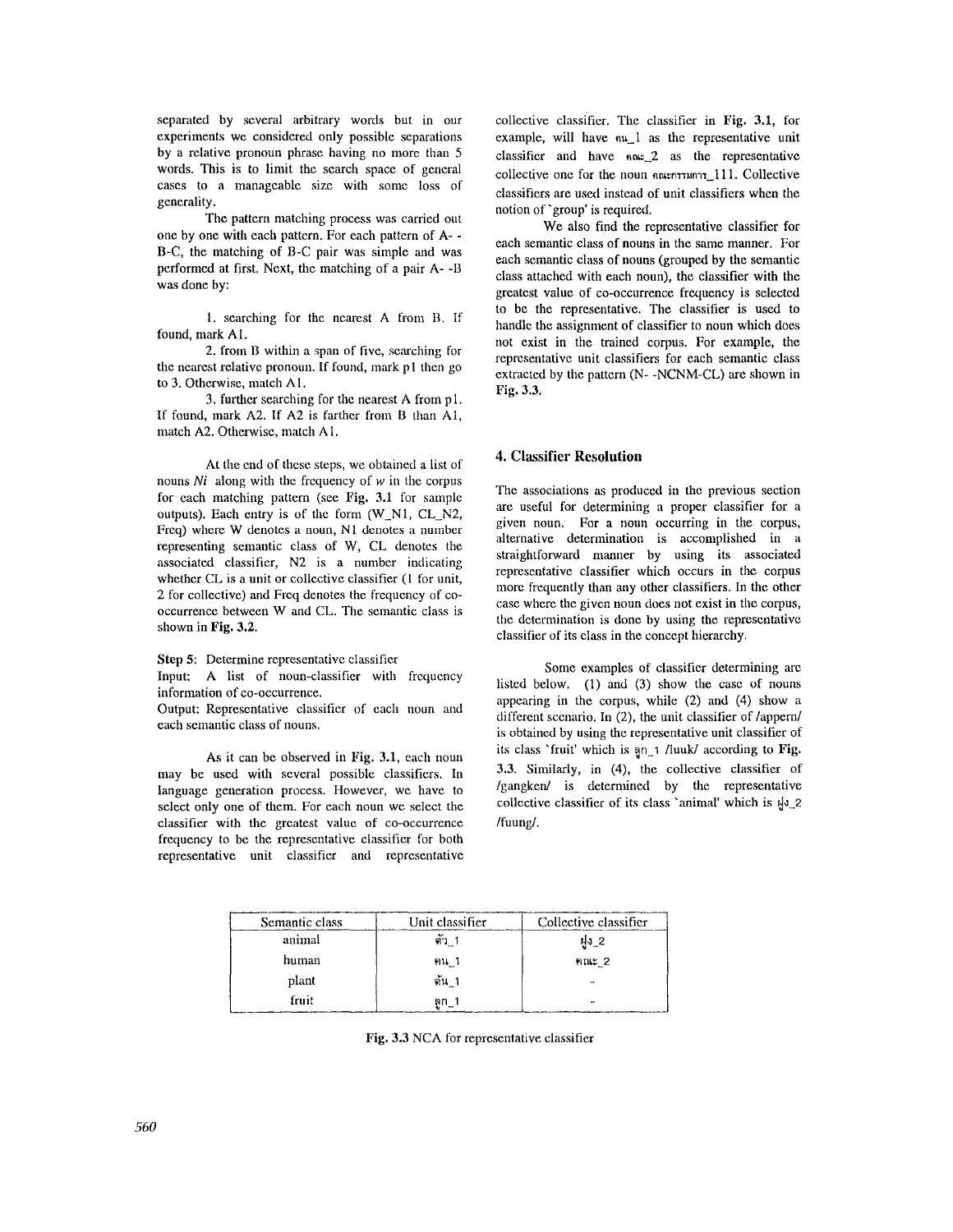#### **Unit** classifier

- ่ที่ ंते  $(1)$  นักเรียน คน /nakrian kon tii sii/ student <student> number four
- (2) แยปเปิ้ล = ลูก = ไหน /appern luuk nail apple <apple> which

#### Collective classifier

- (3) **~ul:n~m~ ~ut.~** un /kanagammagarn kana *nan/*  committee . group that
- $(4)$   $m$ -uu  $n$   $\frac{1}{2}$   $n \infty$ /gangken fuung nan/ magpie group that

# 5. Conclusion

The proposed approach is a significantly new method to manipulate the classifier phrase in Thai language. The fact that the expression of some syntactic constituents needs a specific classifier to be constructed with and the selection of classifier for each noun or noun phrase depends on the traditional use and the semantic class. The corpus-based approach is quite suitable for detecting the traditional use and searching for the most appropriate one when it does not exist in the corpus yet. Concept hierarchy of noun provides another path for searching when the NCA does not cover the noun in question.

In the future, this NCA will be included in the generation process of Machine Translation to solve the classifier assignment, and incorporated in the analysis process to produce a proper syntactic and semantic structure. The classifier will then be a key for pattern disambiguation when it is fixed to one of the patterns illustrated in **Fig. 2.1.** 

#### Acknowledgement

We wish to thank the National Electronics and Computer Technology Center (NECTEC) and Center of the International Cooperation for Computerization (CICC) who provide facilities and a large corpus base for the research.

## References

[1] Biber, Douglas. (1993). "Co-occurrence Patterns among Collocations: A Tool for Corpus-Based Lexical Knowledge Acquisition". Computational Linguistics, Vol. 19, No.3, September 1993.

- [2] Nagao, Makato. (1993). "Machine Translation: What Have We to Do". Proceedings of MT Summit IV, June 20-22, 1993, Kobe, Japan.
- [3] Noss, Richard B. (1964). Thai Reference Grammar, U.S. Oovermnent Printing Office, Washington, DC.
- [4] Smadja, Frank. (1993). "Retrieving Collocations from Text: Xtract". Computational Linguistics, Vol. 19, No.l, March 1993.
- [51 Sornlerthmwanich, Virach. (1993), "Word Segmen= tation for Thai in Machine Translation System", Machine Translation, National Electronics and Computer Teclmology Center, (in Thai).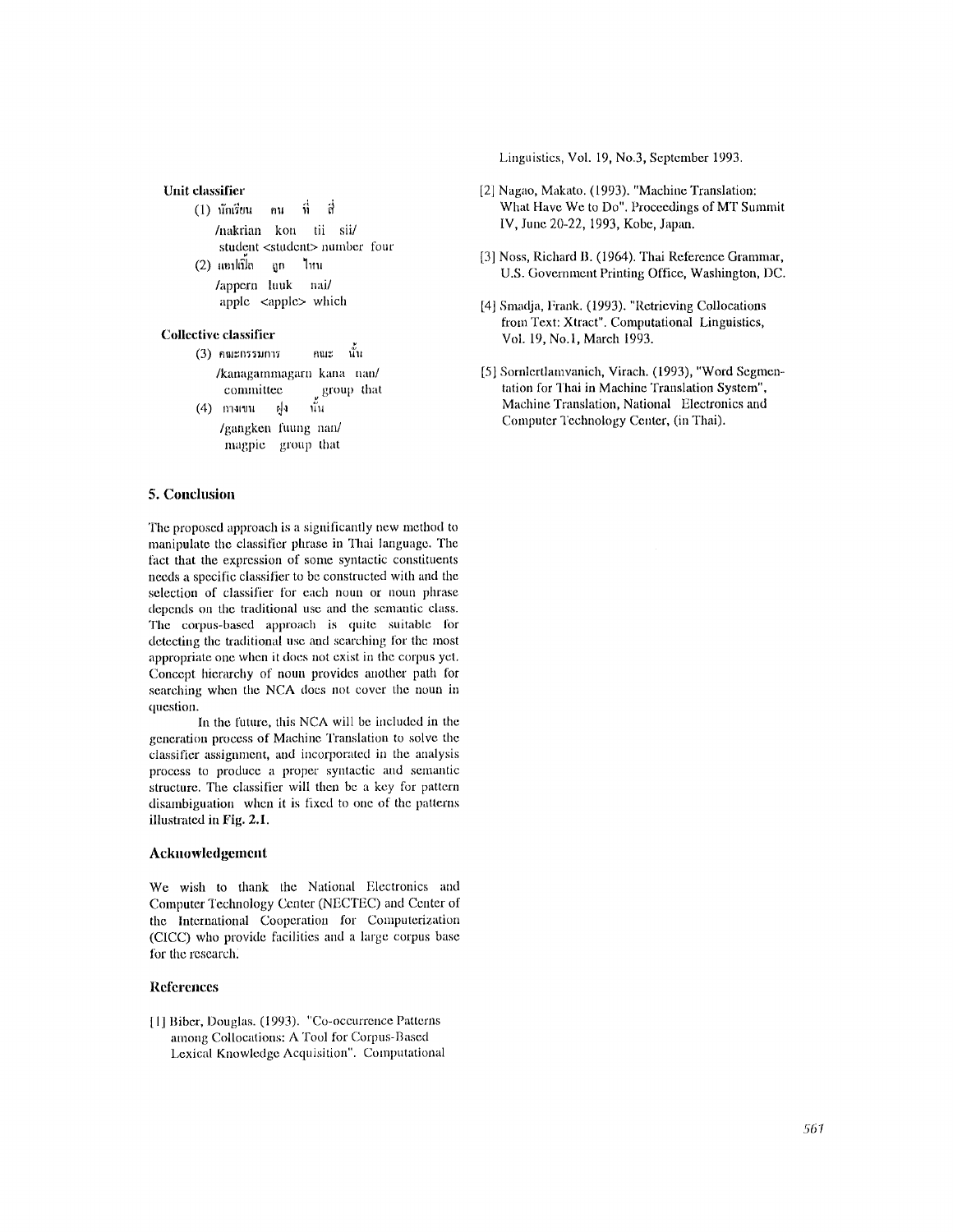$\label{eq:2.1} \frac{1}{\sqrt{2}}\int_{0}^{\infty}\frac{1}{\sqrt{2\pi}}\left(\frac{1}{\sqrt{2\pi}}\right)^{2\alpha} \frac{1}{\sqrt{2\pi}}\int_{0}^{\infty}\frac{1}{\sqrt{2\pi}}\left(\frac{1}{\sqrt{2\pi}}\right)^{\alpha} \frac{1}{\sqrt{2\pi}}\frac{1}{\sqrt{2\pi}}\int_{0}^{\infty}\frac{1}{\sqrt{2\pi}}\frac{1}{\sqrt{2\pi}}\frac{1}{\sqrt{2\pi}}\frac{1}{\sqrt{2\pi}}\frac{1}{\sqrt{2\pi}}\frac{1}{\sqrt{2\pi}}$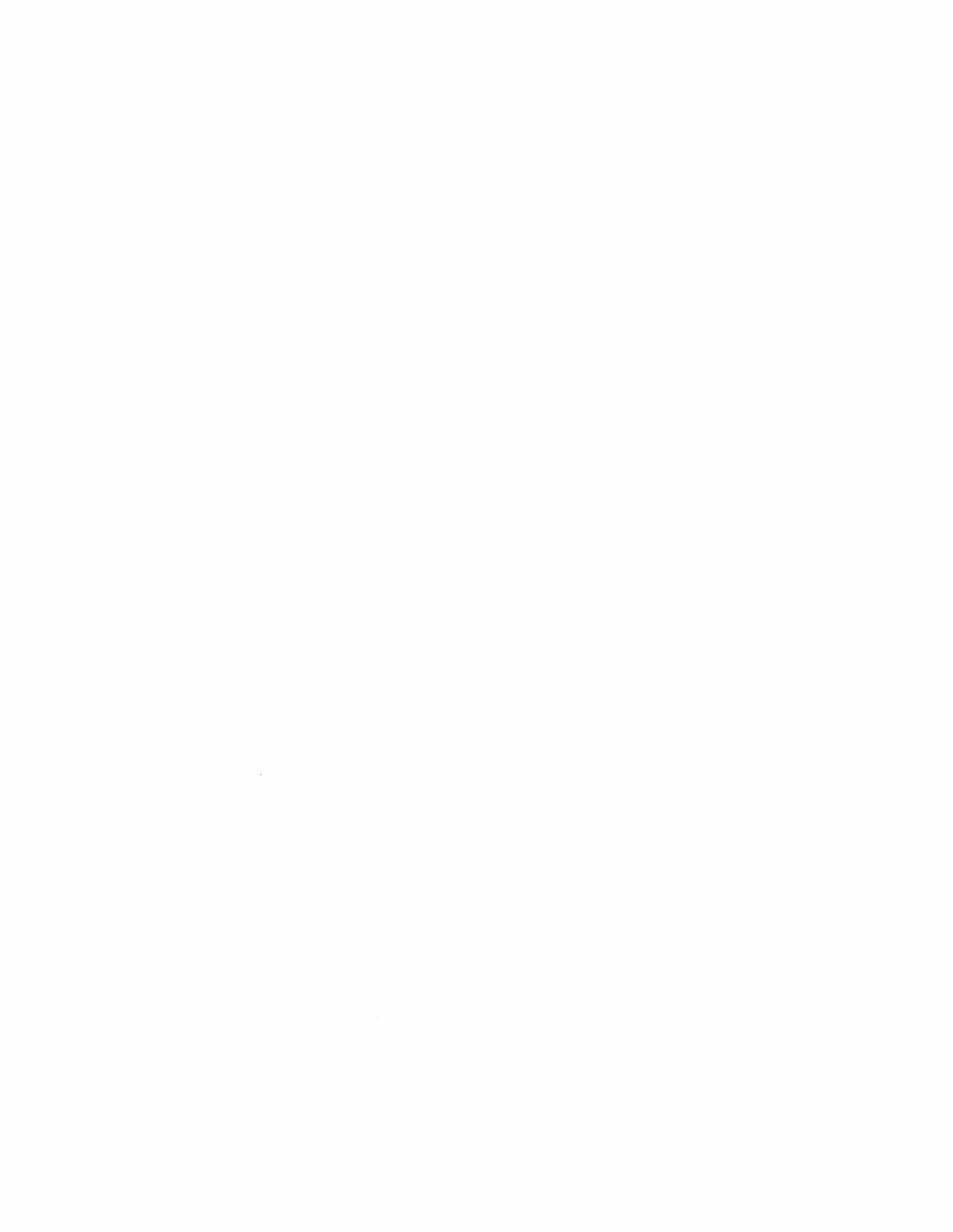# Corpus-based NLP